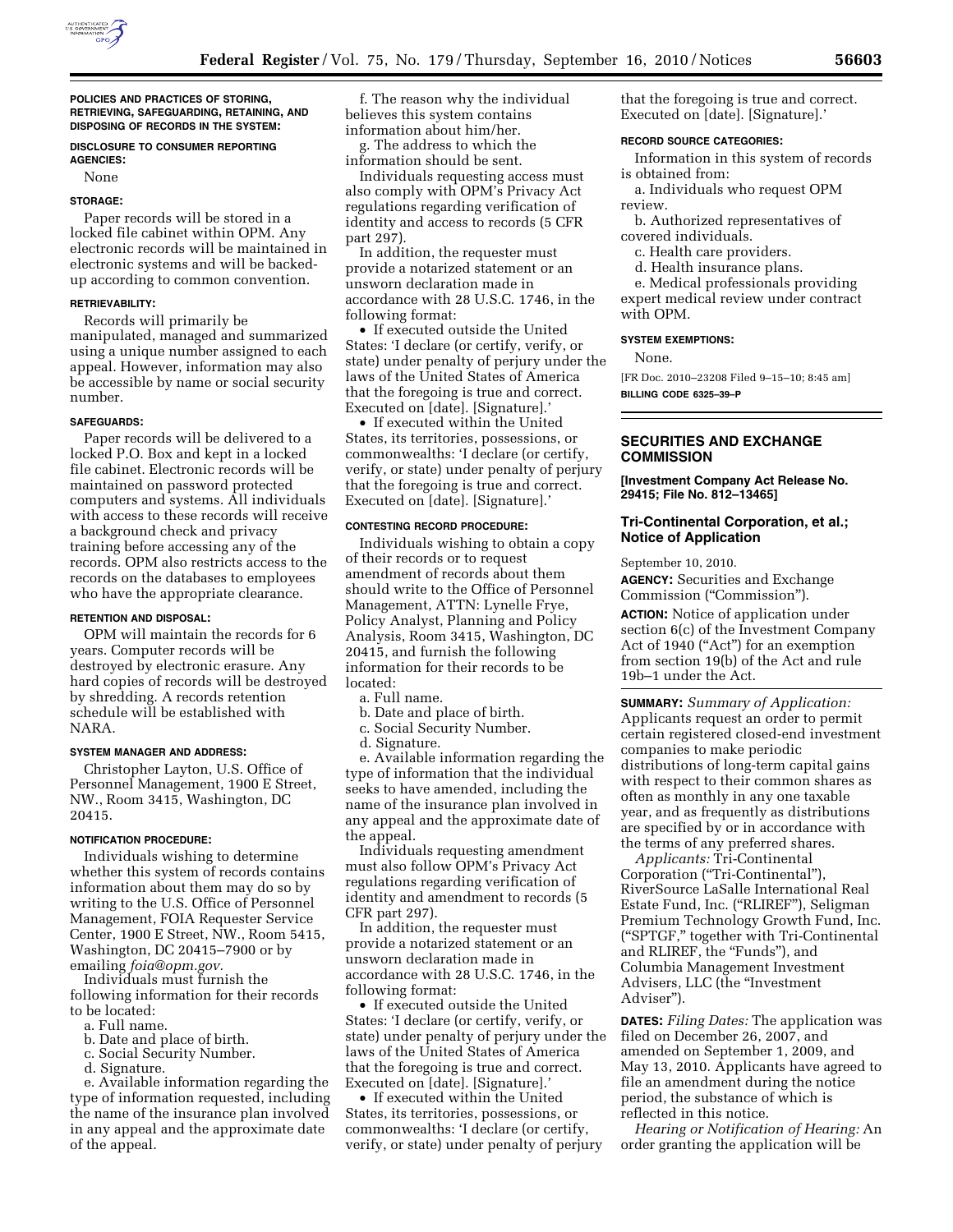issued unless the Commission orders a hearing. Interested persons may request a hearing by writing to the Commission's Secretary and serving applicants with a copy of the request, personally or by mail. Hearing requests should be received by the Commission by 5:30 p.m. on October 4, 2010, and should be accompanied by proof of service on applicants, in the form of an affidavit or, for lawyers, a certificate of service. Hearing requests should state the nature of the writer's interest, the reason for the request, and the issues contested. Persons who wish to be notified of a hearing may request notification by writing to the Commission's Secretary.

**ADDRESSES:** Secretary, Securities and Exchange Commission, 100 F Street, NE., Washington, DC 20549–1090; Applicants: Tri-Continental, RLIREF, and SPTGF, 50605 Ameriprise Financial Center, Minneapolis, MN 55474; the Investment Adviser, 100 Federal Street, Boston, MA 02110.

#### **FOR FURTHER INFORMATION CONTACT:**

Christine Y. Greenlees, Senior Counsel, at (202) 551–6879, or Mary Kay Frech, Branch Chief, at (202) 551–6821 (Division of Investment Management, Office of Investment Company Regulation).

**SUPPLEMENTARY INFORMATION:** The following is a summary of the application. The complete application may be obtained via the Commission's Web site by searching for the file number, or for an applicant using the Company name box, at *[http://](http://www.sec.gov/search/search.htm) [www.sec.gov/search/search.htm,](http://www.sec.gov/search/search.htm)* or by calling (202) 551–8090.

## **Applicants' Representations**

1. Each of the Funds is a closed-end management investment company registered under the Act and incorporated in the State of Maryland.1 Tri-Continental's investment objective is future growth of both capital and income while providing reasonable current income. Tri-Continental's common shares are listed on the New York Stock Exchange ("NYSE"). Tri-Continental has also issued preferred

shares. RLIREF's primary investment objective is long-term capital appreciation and its secondary objective is current income. RLIREF's common shares are listed on the NYSE. To date, RLIREF has not issued preferred shares. SPTGF's primary investment objective is growth of capital and current income. SPTGF's common shares are listed on the NYSE. To date, SPTGF has not issued preferred shares. Applicants believe that the shareholders of each Fund are generally conservative, dividend-sensitive investors who desire current income periodically and may favor a fixed distribution policy.

2. The Investment Adviser, a whollyowned subsidiary of Ameriprise Financial, Inc., is registered under the Investment Advisers Act of 1940 (''Advisers Act''). The Investment Adviser acts as investment adviser to the Funds. Each Fund will be advised by investment advisers that are registered under the Advisers Act.

3. Applicants state that prior to implementing a distribution plan, the board of directors (the ''Board'') of each Fund, including a majority of the members of the Board who are not "interested persons" of the Fund as defined in section 2(a)(19) of the Act (the ''Independent Directors''), will review information regarding the purpose and terms of a proposed distribution policy, the likely effects of such policy on the Fund's long-term total return (in relation to market price and net asset value (''NAV'') per common share) and the relationship between such Fund's distribution rate on its common shares under the policy and such Fund's total return (in relation to NAV per share). Applicants state that the Independent Directors also will consider what conflicts of interest the Investment Adviser and the affiliated persons of the Investment Adviser and each such Fund might have with respect to the adoption or implementation of such policy. Applicants further state that after considering such information, the Board, including the Independent Directors, of each Fund will approve a distribution policy with respect to such Fund's common shares (the "Plan") and will determine that such Plan is consistent with the Fund's investment objective(s) and in the best interests of the Fund's common shareholders.

4. Applicants state that the purpose of each Fund's Plan is to permit the Fund to distribute over the course of each year, through periodic distributions as nearly equal as practicable and any required special distributions, an amount closely approximating the total taxable income of such Fund during such year and, if so determined by its

Board, all or a portion of the return of capital paid by portfolio companies to such Fund during such year. Applicants note that under the Plan, each Fund would distribute to its respective common shareholders a fixed monthly percentage of the market price of such Fund's common shares at a particular point in time or a fixed monthly percentage of NAV at a particular time or a fixed monthly amount, any of which may be adjusted from time to time. Applicants further state that the minimum annual distribution rate would be independent of each Fund's performance during any particular period, but would be expected to correlate with such Fund's performance over time. Applicants explain that except for extraordinary distributions and potential increases or decreases in the final dividend periods in light of the Fund's performance for the entire calendar year and to enable the Fund to comply with the distribution requirements of subchapter M of the Internal Revenue Code of 1986 (''Code'') for the calendar year, each distribution on the common shares would be at the stated rate then in effect.

5. Applicants state that the Board of each of Tri-Continental and RLIREF has adopted policies and procedures under rule 38a–1 under the Act that are reasonably designed to ensure that all notices required to be sent to the Fund's shareholders pursuant to section 19(a) of the Act, rule 19a–1 under the Act, and condition 4 below (each a ''19(a) Notice'') comply with condition 2.a. below, and that all other written communications by the Fund or its agents regarding distributions under the Plan include the disclosure required by condition 3.a. below. Applicants state that the Board of each of Tri-Continental and RLIREF also has adopted policies and procedures that require each of the Funds to keep records that demonstrate its compliance with all of the conditions of the requested order and that are necessary for such Fund to form the basis for, or demonstrate the calculation of, the amounts disclosed in its 19(a) Notices. SPTGF and any future Fund would adopt similar policies and procedures before relying on the requested relief.

# **Applicants' Legal Analysis**

1. Section 19(b) of the Act generally makes it unlawful for any registered investment company to make long-term capital gains distributions more than once every twelve months. Rule 19b–1 under the Act limits the number of capital gains dividends, as defined in section 852(b)(3)(C) of the Code (''distributions''), that a fund may make

<sup>1</sup>All registered closed-end investment companies that currently intend to rely on the order are named as applicants. Applicants request that the order also apply to each registered closed-end investment company that in the future: (a) Is advised by the Investment Adviser (including any successor in interest) or by an entity controlling, controlled by, or under common control (within the meaning of section 2(a)(9) of the Act) with the Investment Adviser; and (b) complies with the terms and conditions of the application (included in the term ''Funds''). A successor in interest is limited to entities that result from a reorganization into another jurisdiction or a change in the type of business organization.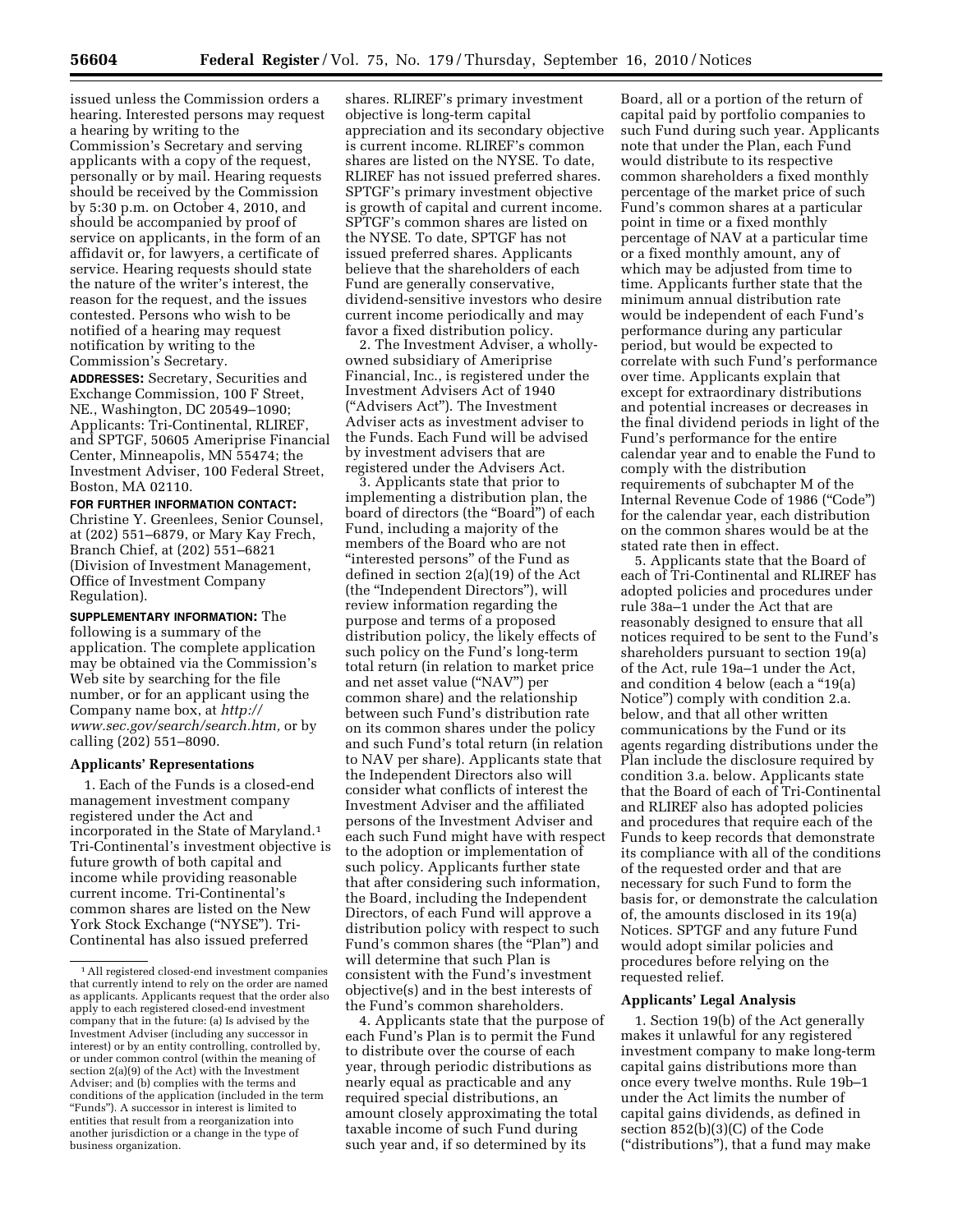with respect to any one taxable year to one, plus a supplemental ''clean up'' distribution made pursuant to section 855 of the Code not exceeding 10% of the total amount distributed for the year, plus one additional capital gain dividend made in whole or in part to avoid the excise tax under section 4982 of the Code.

2. Section 6(c) provides that the Commission may, by order upon application, conditionally or unconditionally exempt any person, security, or transaction, or any class or classes of persons, securities or transactions, from any provision of the Act, if and to the extent that the exemption is necessary or appropriate in the public interest and consistent with the protection of investors and the purposes fairly intended by the policy and provisions of the Act.

3. Applicants state that one of the concerns underlying section 19(b) and rule 19b–1 is that shareholders might be unable to differentiate between frequent distributions of capital gains and dividends from investment income. Applicants state, however, that rule 19a–1 effectively addresses this concern by requiring that a separate statement showing the sources of a distribution (*e.g.,* net investment income, net shortterm capital gains, net long-term capital gains and/or return of capital) accompany any distributions (or the confirmation of the reinvestment of distributions) estimated to be sourced in part from capital gains or capital. Applicants also state that the same information is included in each Fund's annual reports to shareholders and similar information is included on its IRS Form 1099–DIV, which is sent to each common and preferred shareholder who received distributions during a particular year (including shareholders who have sold shares during the year).

4. Applicants further state that each Fund will make the additional disclosures required by the conditions set forth below, and each of them has adopted, or will adopt, compliance policies and procedures in accordance with rule 38a–1 under the Act to ensure that all required 19(a) Notices and disclosures are sent to shareholders. Applicants argue that by providing the information required by section 19(a) and rule 19a–1, and by complying with the procedures adopted under the Plan and the conditions listed below, each Fund's shareholders would be provided sufficient information to understand that their periodic distributions are not tied to the Fund's net investment income (which for this purpose is each Fund's taxable income other than from capital gains) and realized capital gains

to date, and may not represent yield or investment return. Applicants also state that compliance with the Fund's compliance procedures and condition 3 set forth below will ensure that prospective shareholders and third parties are provided with the same information. Accordingly, applicants assert that continuing to subject the Funds to section 19(b) and rule 19b–1 would afford shareholders no extra protection.

5. Applicants note that section 19(b) and rule 19b–1 also were intended to prevent certain improper sales practices, including, in particular, the practice of urging an investor to purchase shares of a fund on the basis of an upcoming capital gains dividend (''selling the dividend''), where the dividend would result in an immediate corresponding reduction in NAV and would be in effect a taxable return of the investor's capital. Applicants submit that the "selling the dividend" concern should not apply to closed-end investment companies, such as the Funds, that do not continuously distribute shares.2 According to applicants, if the underlying concern extends to secondary market purchases of shares of closed-end funds that are subject to a large upcoming capital gains dividend, adoption of a periodic distribution plan actually helps minimize the concern by avoiding, through periodic distributions, any buildup of large endof-the-year distributions.

6. Applicants also note that common shares of closed-end funds often trade in the marketplace at a discount to the funds' NAV. Applicants believe that this discount may be reduced if the Funds are permitted to pay relatively frequent dividends on their common shares at a consistent rate, whether or not those dividends contain an element of capital gain.

7. Applicants assert that the application of rule 19b–1 to a Plan actually could have an undesirable influence on portfolio management decisions. Applicants state that, in the absence of an exemption from rule 19b– 1, the implementation of a periodic distribution plan imposes pressure on management (a) not to realize any net long-term capital gains until the point in the year that the fund can pay all of its

remaining distributions in accordance with rule 19b–1, and (b) not to realize any long-term capital gains during any particular year in excess of the amount of the aggregate pay-out for the year (since as a practical matter excess gains must be distributed and accordingly would not be available to satisfy pay-out requirements in following years), notwithstanding that purely investment considerations might favor realization of long-term gains at different times or in different amounts. Applicants thus assert that by limiting the number of capital gain distributions that a fund may make with respect to any one year, rule 19b–1 may prevent the efficient operation of a periodic distribution plan whenever that fund's realized net longterm capital gains in any year exceed the total of the periodic distributions that may include such capital gains under the rule.

8. Applicants also assert that rule 19b–1 may cause fixed regular periodic distributions under a periodic distribution plan to be funded with returns of capital 3 (to the extent net investment income and realized shortterm capital gains are insufficient to fund the distribution), even though realized net long-term capital gains otherwise could be available. To distribute all of a fund's long-term capital gains within the limits in rule 19b–1, a fund may be required to make total distributions in excess of the annual amount called for by its periodic distribution plan, or to retain and pay taxes on the excess amount. Applicants thus assert that the requested order would minimize these effects of rule 19b–1 by enabling the Funds to realize long-term capital gains as often as investment considerations dictate without fear of violating rule 19b–1.

9. Applicants state that Revenue Ruling 89–81 under the Code requires that a fund that has both common stock and preferred stock outstanding designate the types of income, *e.g.,*  investment income and capital gains, in the same proportion as the total distributions distributed to each class for the tax year. To satisfy the proportionate designation requirements of Revenue Ruling 89–81, whenever a fund has realized a long-term capital gain with respect to a given tax year, the fund must designate the required proportionate share of such capital gain to be included in common and preferred stock dividends. Applicants state that although rule 19b–1 allows a fund some flexibility with respect to the frequency

<sup>2</sup>Applicants note that Tri-Continental is technically continuously distributing its common shares because it has outstanding warrants to purchase common stock, which were either issued prior to 1940 or in connection with a series of corporate acquisitions in the 1950s. In addition, Tri-Continental has a cash purchase plan that is part of a dividend reinvestment plan, which is described in its current prospectus and recently has accounted for less than .6% of the average issued and outstanding shares of common stock.

<sup>3</sup>Returns of capital as used in the application means return of capital for financial accounting purposes and not for tax accounting purposes.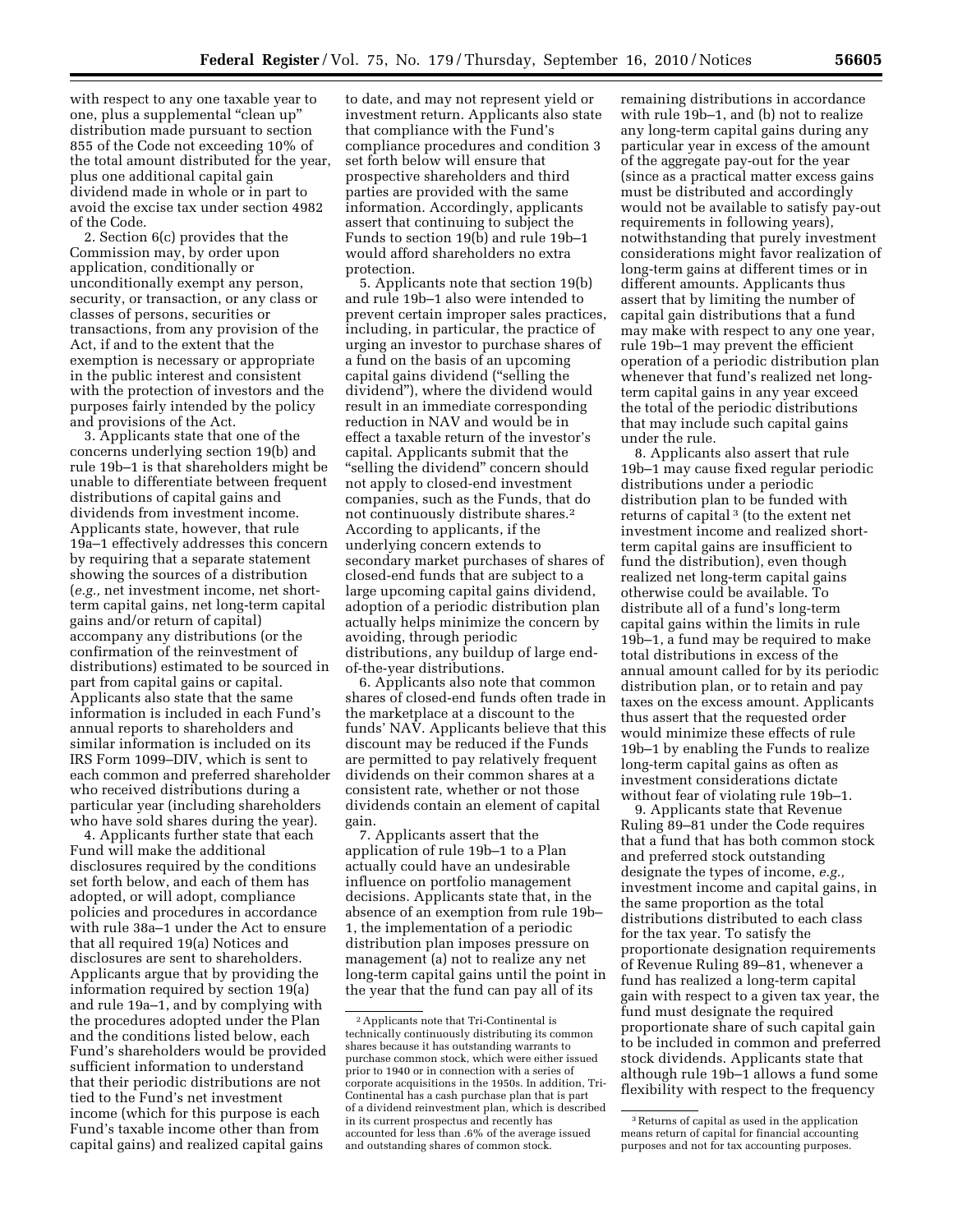of capital gains distributions, a fund might use all of the exceptions available under the rule for a tax year and still need to distribute additional capital gains allocated to the preferred stock to comply with Revenue Ruling 89–81.

10. Applicants assert that the potential abuses addressed by section 19(b) and rule 19b–1 do not arise with respect to preferred stock issued by a closed-end fund. Applicants assert that such distributions are fixed or determined in periodic auctions by reference to short-term interest rates rather than by reference to performance of the issuer, and Revenue Ruling 89– 81 determines the proportion of such distributions that are comprised of the long-term capital gains.

11. Applicants also submit that the "selling the dividend" concern is not applicable to preferred stock, which entitles a holder to no more than a periodic dividend at a fixed rate or the rate determined by the market, and, like a debt security, is priced based upon its liquidation value, dividend rate, credit quality, and frequency of payment. Applicants state that investors buy preferred shares for the purpose of receiving payments at the frequency bargained for, and do not expect the liquidation value of their shares to change.

12. Applicants request an order under section 6(c) granting an exemption from section 19(b) and rule 19b–1 to permit each Fund to distribute periodic capital gain dividends (as defined in section 852(b)(3)(C) of the Code) as often as monthly in any one taxable year in respect of its common shares and as often as specified by or determined in accordance with the terms thereof in respect of its preferred.

# **Applicants' Conditions**

Applicants agree that any order of the Commission granting the requested relief will be subject to the following conditions:

1. *Compliance Review and Reporting.*  Each Fund's chief compliance officer will: (a) Report to the Fund's Board, no less frequently than once every three months or at the next quarterly scheduled regular Board meeting, whether (i) the Fund and its Investment Adviser have complied with the conditions of the order, and (ii) a material compliance matter (as defined in rule  $38a-1(e)(2)$  under the Act) has occurred with respect to such conditions; and (b) review the adequacy of the policies and procedures adopted by the Board no less frequently than annually.

## 2. Disclosures to Fund Shareholders

a. Each 19(a) Notice disseminated to the holders of the Fund's common shares, in addition to the information required by section 19(a) and rule 19a– 1:

i. Will provide, in a tabular or graphical format:

(1) The amount of the distribution, on a per share basis, together with the amounts of such distribution amount, on a per share basis and as a percentage of such distribution amount, from estimated: (A) Net investment income; (B) net realized short-term capital gains; (C) net realized long-term capital gains; and (D) return of capital or other capital source;

(2) The fiscal year-to-date cumulative amount of distributions, on a per share basis, together with the amounts of such cumulative amount, on a per share basis and as a percentage of such cumulative amount of distributions, from estimated: (A) Net investment income; (B) net realized short-term capital gains; (C) net realized long-term capital gains; and (D) return of capital or other capital source;

(3) The average annual total return in relation to the change in NAV for the 5 year period (or, if the Fund's history of operations is less than five years, the time period commencing immediately following the Fund's first public offering) ending on the last day of the month ended immediately prior to the most recent distribution record date compared to the current fiscal period's annualized distribution rate expressed as a percentage of NAV as of the last day of the month prior to the most recent distribution record date; and

(4) The cumulative total return in relation to the change in NAV from the last completed fiscal year to the last day of the month prior to the most recent distribution record date compared to the fiscal year-to-date cumulative distribution rate expressed as a percentage of NAV as of the last day of the month prior to the most recent distribution record date. Such disclosure shall be made in a type size at least as large and as prominent as the estimate of the sources of the current distribution; and

ii. Will include the following disclosure:

(1) ''You should not draw any conclusions about the Fund's investment performance from the amount of this distribution or from the terms of the Fund's Plan'';

(2) ''The Fund estimates that it has distributed more than its income and net realized capital gains; therefore, a portion of your distribution may be a return of capital. A return of capital may

occur, for example, when some or all of the money that you invested in the Fund is paid back to you. A return of capital distribution does not necessarily reflect the Fund's investment performance and should not be confused with 'yield' or 'income' ''; 4 and

(3) ''The amounts and sources of distributions reported in this 19(a) Notice are only estimates and are not being provided for tax reporting purposes. The actual amounts and sources of the amounts for tax reporting purposes will depend upon the Fund's investment experience during the remainder of its fiscal year and may be subject to changes based on tax regulations. The Fund will send you a Form 1099–DIV for the calendar year that will tell you how to report these distributions for Federal income tax purposes.''

Such disclosure shall be made in a type size at least as large as and as prominent as any other information in the 19(a) Notice and placed on the same page in close proximity to the amount and the sources of the distribution.

b. On the inside front cover of each report to shareholders under rule 30e– 1 under the Act, the Fund will:

i. Describe the terms of the Plan (including the fixed amount or fixed percentage of the distributions and the frequency of the distributions);

ii. Include the disclosure required by condition 2.a.ii.(1) above;

iii. State, if applicable, that the Plan provides that the Board may amend or terminate the Plan at any time without prior notice to Fund shareholders; and

iv. Describe any reasonably foreseeable circumstances that might cause the Fund to terminate the Plan and any reasonably foreseeable consequences of such termination.

c. Each report provided to shareholders under rule 30e–1 under the Act and each prospectus filed with the Commission on Form N–2 under the Act, will provide the Fund's total return in relation to changes in NAV in the financial highlights table and in any discussion about the Fund's total return.

3. Disclosure to Shareholders, Prospective Shareholders and Third Parties

a. Each Fund will include the information contained in the relevant 19(a) Notice, including the disclosure required by condition 2.a.ii. above, in any written communication (other than a communication on Form 1099) about

<sup>4</sup>The disclosure in this condition 2.a.ii.(2) will be included only if the current distribution or the fiscal year-to-date cumulative distributions are estimated to include a return of capital.